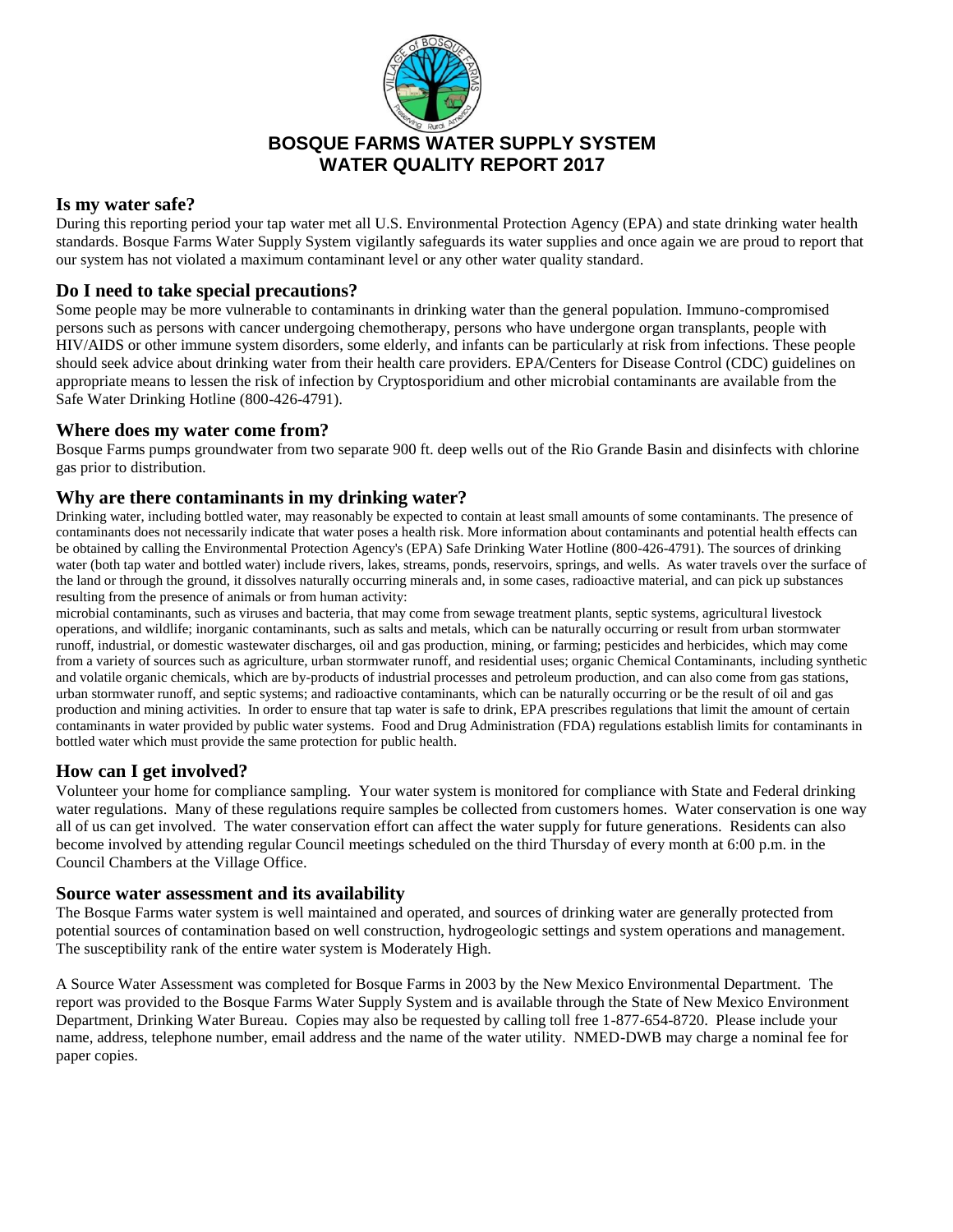# **Water Quality Data Table**

The table below lists all of the drinking water contaminants that we detected during the calendar year of this report. The presence of contaminants in the water does not necessarily indicate that the water poses a health risk. Unless otherwise noted, the data presented in this table is from testing done in the calendar year of the report. The EPA or the State requires us to monitor for certain contaminants less than once per year because the concentrations of these contaminants do not change frequently.

|                                                                                                                    | <b>MCLG</b>    | MCL,           |              |                 |             |                     |                  |                                                                                                                          |
|--------------------------------------------------------------------------------------------------------------------|----------------|----------------|--------------|-----------------|-------------|---------------------|------------------|--------------------------------------------------------------------------------------------------------------------------|
|                                                                                                                    | or             | TT, or         | Your         | Range           |             | <b>Sample</b>       |                  |                                                                                                                          |
| <b>Contaminants</b>                                                                                                | <b>MRDLG</b>   | <b>MRDL</b>    | <b>Water</b> | <b>Low</b>      | <b>High</b> | <b>Date</b>         | <b>Violation</b> | <b>Typical Source</b>                                                                                                    |
| <b>Disinfectants &amp; Disinfection By-Products</b>                                                                |                |                |              |                 |             |                     |                  |                                                                                                                          |
| (There is convincing evidence that addition of a disinfectant is necessary for control of microbial contaminants.) |                |                |              |                 |             |                     |                  |                                                                                                                          |
| Chlorine (as Cl2) (ppm)                                                                                            | 4              | 4              | 0.84         | 0.53            | 1.14        | 2017                | N <sub>0</sub>   | Water additive used to control<br>microbes                                                                               |
| TTHMs [Total<br>Trihalomethanes] (ppb)                                                                             | NA             | 80             | 15.9         | 6.05            | 15.9        | 2017                | N <sub>o</sub>   | By-product of drinking water<br>disinfection                                                                             |
| HAA5s [Haloacetic Acids]<br>(ppb)                                                                                  | NA             | 60             | 2.23         | ND              | 2.23        | 2017                | N <sub>o</sub>   | By-product of drinking water<br>disinfection                                                                             |
| <b>Inorganic Contaminants</b>                                                                                      |                |                |              |                 |             |                     |                  |                                                                                                                          |
| Arsenic (ppb)                                                                                                      | $\theta$       | 10             | 10           | 9               | 10          | 2017                | N <sub>o</sub>   | Erosion of natural deposits; Runoff<br>from orchards; Runoff from glass<br>and electronics production wastes             |
| Fluoride (ppm)                                                                                                     | $\overline{4}$ | $\overline{4}$ | 0.51         | 0.49            | 0.51        | 2017                | N <sub>0</sub>   | Erosion of natural deposits; Water<br>additive which promotes strong<br>teeth; Discharge from fertilizer and<br>aluminum |
| Sodium (ppm)                                                                                                       | <b>NA</b>      | <b>MPL</b>     | 34           | 30              | 34          | 2017                | No               | Erosion of natural deposits;<br>Leaching                                                                                 |
| <b>Organic Contaminants</b>                                                                                        |                |                |              |                 |             |                     |                  |                                                                                                                          |
| Ethylbenzene (ppb)                                                                                                 | 700            | 700            | 0.86         | N <sub>D</sub>  | 0.86        | 2017                | No               | Discharge from petroleum<br>refineries                                                                                   |
| Xylenes (ppm)                                                                                                      | 10             | 10             | 0.0074       | $\overline{ND}$ | 0.0074      | 2017                | $\overline{No}$  | Discharge from petroleum<br>factories; discharge from chemical<br>factories                                              |
| <b>Radioactive Contaminants</b>                                                                                    |                |                |              |                 |             |                     |                  |                                                                                                                          |
| Alpha emitters (pCi/L)                                                                                             | $\overline{0}$ | 15             | 3.0          | 0.2             | 3.0         | 2017                | N <sub>o</sub>   | Erosion of natural deposits                                                                                              |
| Beta/photon emitters (pCi/L)                                                                                       | $\mathbf{0}$   | 50             | 7.6          | 7.1             | 7.6         | 2017                | No               | Erosion of natural deposits                                                                                              |
| Radium (combined 226/228)<br>(pCi/L)                                                                               | $\overline{0}$ | 5              | 0.18         | 0.16            | 0.18        | 2017                | N <sub>o</sub>   | Erosion of natural deposits                                                                                              |
| Uranium (ug/L)                                                                                                     | $\overline{0}$ | 30             | 3            | 3               | 3           | 2017                | N <sub>o</sub>   | Erosion of natural deposits                                                                                              |
|                                                                                                                    |                |                | Your         | <b>Sample</b>   |             | # Samples           | <b>Exceeds</b>   |                                                                                                                          |
| <b>Contaminants</b>                                                                                                | <b>MCLG</b>    | AL             | Water        | <b>Date</b>     |             | <b>Exceeding AL</b> | AL               | <b>Typical Source</b>                                                                                                    |
| <b>Inorganic Contaminants</b>                                                                                      |                |                |              |                 |             |                     |                  |                                                                                                                          |
| Copper - action level at<br>consumer taps (ppm)                                                                    | 1.3            | 1.3            | 0.069        | 2016            |             | $\overline{0}$      | No               | Corrosion of household plumbing<br>systems; Erosion of natural<br>deposits                                               |
| Lead – action level at consumer<br>taps (ppb)                                                                      | $\overline{0}$ | 15             | 0.55         | 2016            |             | $\overline{0}$      | N <sub>o</sub>   | Corrosion of household plumbing<br>systems; Erosion of natural<br>deposits                                               |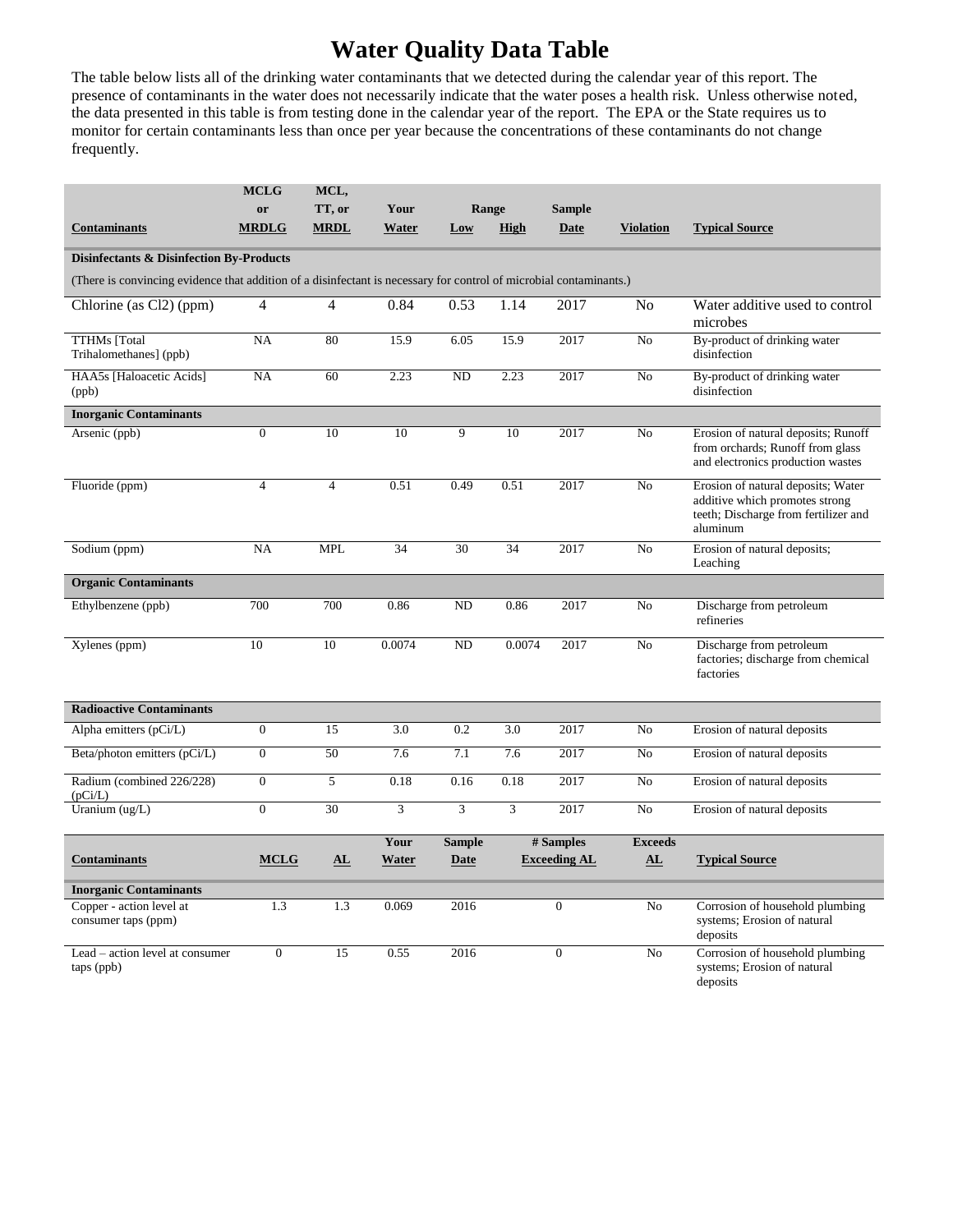| <b>Unit Descriptions</b>                    |                                                                                                                                                                                                                                                               |  |  |  |  |  |
|---------------------------------------------|---------------------------------------------------------------------------------------------------------------------------------------------------------------------------------------------------------------------------------------------------------------|--|--|--|--|--|
| Term                                        | <b>Definition</b>                                                                                                                                                                                                                                             |  |  |  |  |  |
| ug/L                                        | ug/L: Number of micrograms of substance in one liter of water                                                                                                                                                                                                 |  |  |  |  |  |
| ppm                                         | ppm: parts per million, or milligrams per liter (mg/L)                                                                                                                                                                                                        |  |  |  |  |  |
| ppb                                         | ppb: parts per billion, or micrograms per liter $(\mu g/L)$                                                                                                                                                                                                   |  |  |  |  |  |
| pCi/L                                       | pCi/L: picocuries per liter (a measure of radioactivity)                                                                                                                                                                                                      |  |  |  |  |  |
| NA                                          | NA: not applicable                                                                                                                                                                                                                                            |  |  |  |  |  |
| <b>ND</b>                                   | ND: Not detected                                                                                                                                                                                                                                              |  |  |  |  |  |
| <b>NR</b>                                   | NR: Monitoring not required, but recommended.                                                                                                                                                                                                                 |  |  |  |  |  |
| <b>Important Drinking Water Definitions</b> |                                                                                                                                                                                                                                                               |  |  |  |  |  |
|                                             |                                                                                                                                                                                                                                                               |  |  |  |  |  |
| <b>Term</b>                                 | <b>Definition</b>                                                                                                                                                                                                                                             |  |  |  |  |  |
| <b>MCLG</b>                                 | MCLG: Maximum Contaminant Level Goal: The level of a contaminant in drinking water below which there<br>is no known or expected risk to health. MCLGs allow for a margin of safety.                                                                           |  |  |  |  |  |
| <b>MCL</b>                                  | MCL: Maximum Contaminant Level: The highest level of a contaminant that is allowed in drinking water.<br>MCLs are set as close to the MCLGs as feasible using the best available treatment technology.                                                        |  |  |  |  |  |
| <b>TT</b>                                   | TT: Treatment Technique: A required process intended to reduce the level of a contaminant in drinking water.                                                                                                                                                  |  |  |  |  |  |
| AL                                          | AL: Action Level: The concentration of a contaminant which, if exceeded, triggers treatment or other<br>requirements which a water system must follow.                                                                                                        |  |  |  |  |  |
| Variances and Exemptions                    | Variances and Exemptions: State or EPA permission not to meet an MCL or a treatment technique under<br>certain conditions.                                                                                                                                    |  |  |  |  |  |
| <b>MRDLG</b>                                | MRDLG: Maximum residual disinfection level goal. The level of a drinking water disinfectant below which<br>there is no known or expected risk to health. MRDLGs do not reflect the benefits of the use of disinfectants to<br>control microbial contaminants. |  |  |  |  |  |
| <b>MRDL</b>                                 | MRDL: Maximum residual disinfectant level. The highest level of a disinfectant allowed in drinking water.<br>There is convincing evidence that addition of a disinfectant is necessary for control of microbial contaminants.                                 |  |  |  |  |  |
| <b>MNR</b>                                  | MNR: Monitored Not Regulated                                                                                                                                                                                                                                  |  |  |  |  |  |
| <b>MPL</b>                                  | MPL: State Assigned Maximum Permissible Level                                                                                                                                                                                                                 |  |  |  |  |  |

### **Monitoring and reporting violations**

On September 16, 2016 we became aware that our system recently failed to collect monitoring samples required by the Stage 2 Disinfectants/Disinfection Byproducts Rule. Although this incident was not an emergency, as our customers, you have a right to know what happened and what we are doing to correct the situation.

We are required to monitor your drinking water for specific contaminants on a regular basis. Results of regular monitoring are an indicator of whether or not our drinking water meets health standards. The table below lists the contaminants and the compliance periods for which we did not monitor correctly. Because these samples were not collected, we cannot be sure of the quality of our drinking water during the compliance periods listed below.

| Contaminants                                         | Sample Name                                                                                    | <b>Sampling Frequency</b> | Compliance Period(s) |  |
|------------------------------------------------------|------------------------------------------------------------------------------------------------|---------------------------|----------------------|--|
|                                                      | (Address)                                                                                      |                           |                      |  |
|                                                      | TTHM-1                                                                                         |                           |                      |  |
| <b>Total Trihalomethanes and</b>                     | 1355 DeSmet Road                                                                               |                           |                      |  |
| Haloacetic Acids                                     | **System collected samples in<br>July and they were due in<br>August                           | Yearly                    | 2015                 |  |
| <b>Total Trihalomethanes and</b><br>Haloacetic Acids | $HAA5-1$<br>1455 W. Bosque Loop<br>**Samples were due in July and<br>no samples were collected | Yearly                    | 2015                 |  |

## **What should you do?**

There is nothing you need to do at this time. You do not need to boil your water or take other corrective actions. You may continue to drink the water. If a situation arises where the water is no longer safe to drink, you will be notified within 24 hours.